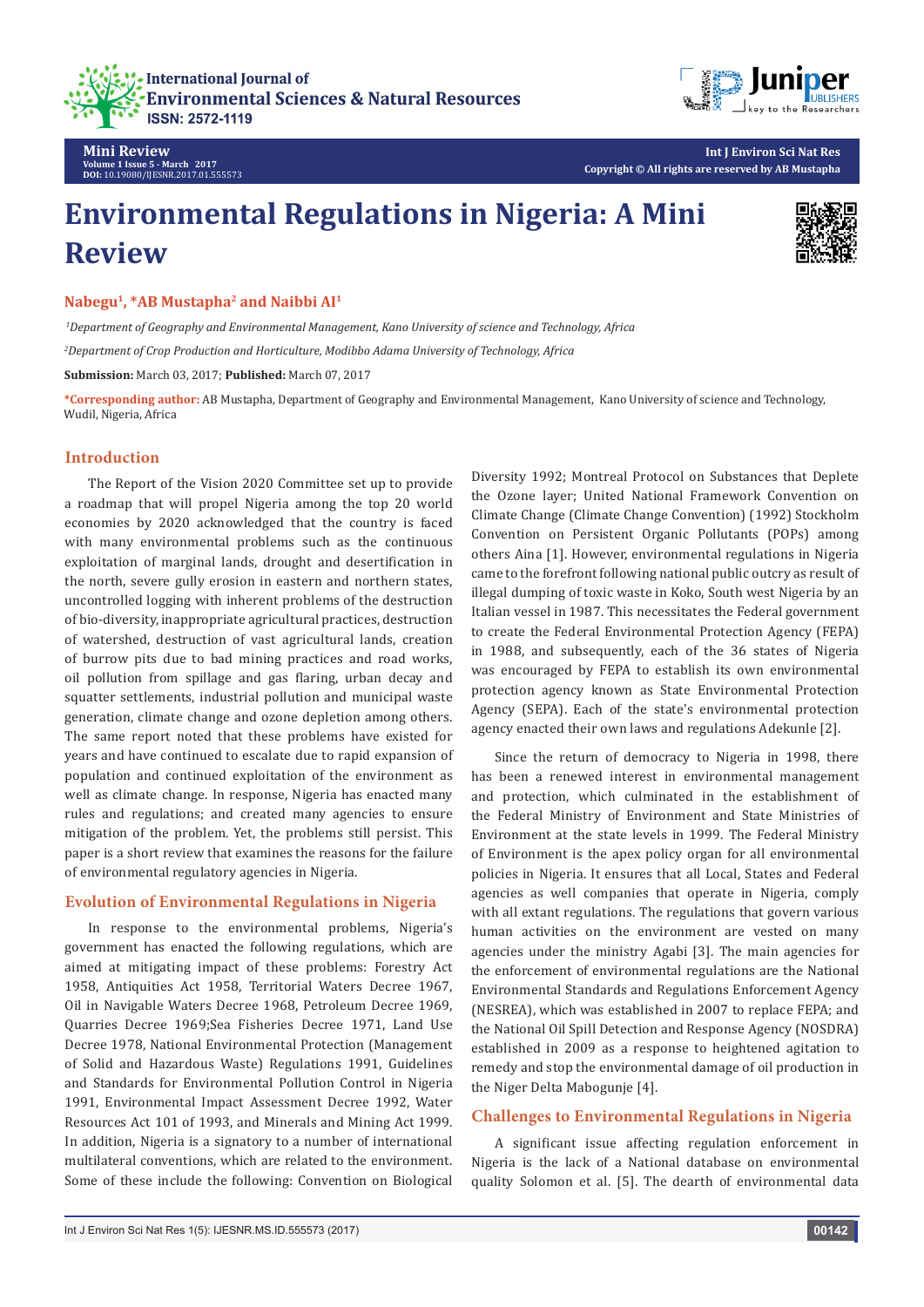meant that ambient values and minimum acceptable standards as established in the NESREA regulation are mere contraption without any empirical base. Furthermore, even if the values obtained are within permissible limits, it does not translate into measurable impact on human health or the environment. Also, it is impractical in Nigeria to assess the contributions from multiple sources Nerry and Akpofure [6]. The overall consequence of lack of reliable national data on environmental variables is limited understanding as to what policy options are available to lower the direct cost of pollution as indeed the costs from the unintended and foreseen consequences of governmental intervention.

Secondly, there is lack of technical capacity among the staff responsible for the enforcement of the regulations as well as inadequate institutional framework; both legal and administrative, which has made regulatory enforcement in Nigeria inefficient and ineffective Geomatics International Inc. [7]. Furthermore, the inherent nature of the government bureaucracy means that, the staff lacks the incentives to be efficient or effective Federal Ministry of Environment (FME) [8,9]. The regulatory failure associated with lack of capacity is exacerbated by other factors such as inadequate funding. Thirdly, there are as many agencies as there are regulations; and the functions and jurisdictions of the agencies often overlap, leading to conflict between them and confusion in the public as to which agency to respond to, leading ultimately to regulatory failure Nwoko [10]. A further consequence of the overlap is that often some agencies may under-regulate or condone polluting activities to attract more subscribers Prepra [11].

Fourth, the weakness in the institutional set up of environmental regulations leads to corruption and special interest groups often try to use the regulatory process to advance their own economic position. For example, since 1984, the Federal Government continues to exert both regulatory and administrative pressure on oil companies operating in the Niger Delta region to stop the flaring of gas, yet gas flaring continues and polluters appear content to pay the penalty as it is found to be economically viable to do so Hay et al. [12].

In some other cases, "revenue-driven" economic interest may intervene in the political process to structure regulation in ways that deliver benefit to them. For example, most state environmental and public health legislations are more revenue driven than regulating pollution. For example, in the northern state of Kano, where there is a large concentration of tanneries, the State Ministry of Environment allows the tanneries to pollute once they pay the polluter fee Prepra [11].

A major challenge to environmental regulation enforcement in Nigeria is that under the Federal system, the 1999 constitution put environmental issues under the exclusive, concurrent and residual list, which implies that all three tiers of government Federal, State and Local can legislate on pollution in their

domain. The result of this arrangement is that it has never been clear as to what level of inter-governmental relationship exist in environmental matters. Also, it is not clear which tier of government has the responsibility to regulate one aspect of environmental pollution within the constitutional framework of Nigeria. Furthermore, it is not clear what happen where there are conflicts or how it should be resolved. Clearly, to achieve effective and efficient environmental management, a clear and cohesive inter-governmental relationship is required, which is currently vague in Nigeria Nerry and Akpofure [6]. In addition to the structural conflict arising from the vertical structure of the different tiers of government, conflict also arises from horizontal structure of governance, which is more often apparent among ministries charged with responsibilities in the management of Nigeria's environment [13].

### **Conclusion**

From this narration, it was obvious that environmental benefits arising from existing legal and institutional frameworks for enforcement of regulations are minimal in Nigeria resulting in social and environmental welfare losses. The reasons for such regulatory failure are many as highlighted earlier. However, the foremost among these reasons are the lack of data, capacity of staff and ineffective framework for National enforcement among others. While the acquisition of data if paramount in an environmental management planning, it is also the position of this paper that the various frameworks for environmental monitoring policies in Nigeria needs to be re-assessed; and conflicting policies harmonized and re-strategized in order to have an effective environmental monitoring regulators in the country.

#### **References**

- 1. Aina EOA (1989) New Direction for Sustainable Development in Nigeria. A paper delivered at the International Workshop on the Environment and Sustainable Development in Nigeria at the NICON-NOGA HILTON Hotel, Abuja, Africa.
- 2. Adekunle AD (1998) In Search of Partners in a Context of Multiple Regulators: The Perspective of an Operator in Nigeria Oil Industry. A paper presented at the International seminar on the Petroleum Industry and the Nigerian Environment Abuja Sheraton Hotel & Towers, Africa.
- 3. Agabi JA (1995) Introduction to the Nigeria Environment. In Nigerian Environment, National Conservation Foundation. Macmillan Nigeria Publishers Limited, Lagos, Africa.
- 4. Mabogunje AL (1999) Nigerian Environment in the New Millennium. Africa.
- 5. [Solomon O, Philip O Bankole, Adeyinka MA \(1995\) Environmental](https://unstats.un.org/unsd/ENVIRONMENT/session152env.pdf)  [Statistics: The Situation In Federal Republic of Nigeria, Africa.](https://unstats.un.org/unsd/ENVIRONMENT/session152env.pdf)
- 6. [Nerry E, Akpofure E \(1998\) Environmental impact assessment in](http://unep.ch/etu/publications/14)%2063%20to%2074.pdf)  [Nigeria: regulatory background and procedural framework, UNEP EIA](http://unep.ch/etu/publications/14)%2063%20to%2074.pdf)  [Training Resource Manual Case studies from developing countries,](http://unep.ch/etu/publications/14)%2063%20to%2074.pdf)  [Nigeria, Africa.](http://unep.ch/etu/publications/14)%2063%20to%2074.pdf)
- 7. [Geomatics International Inc. \(1998\). Vegetation and Land Use Changes](http://documents.worldbank.org/curated/en/611631468291342228/The-assessment-of-vegetation-and-land-use-changes-in-Nigeria-between-1976-78-and-1993-95)  [in Nigeria between 1976/78 and 1993/95; prepared for FORMECU,](http://documents.worldbank.org/curated/en/611631468291342228/The-assessment-of-vegetation-and-land-use-changes-in-Nigeria-between-1976-78-and-1993-95)  [Federal Dept of Forestry, Abuja, Africa.](http://documents.worldbank.org/curated/en/611631468291342228/The-assessment-of-vegetation-and-land-use-changes-in-Nigeria-between-1976-78-and-1993-95)